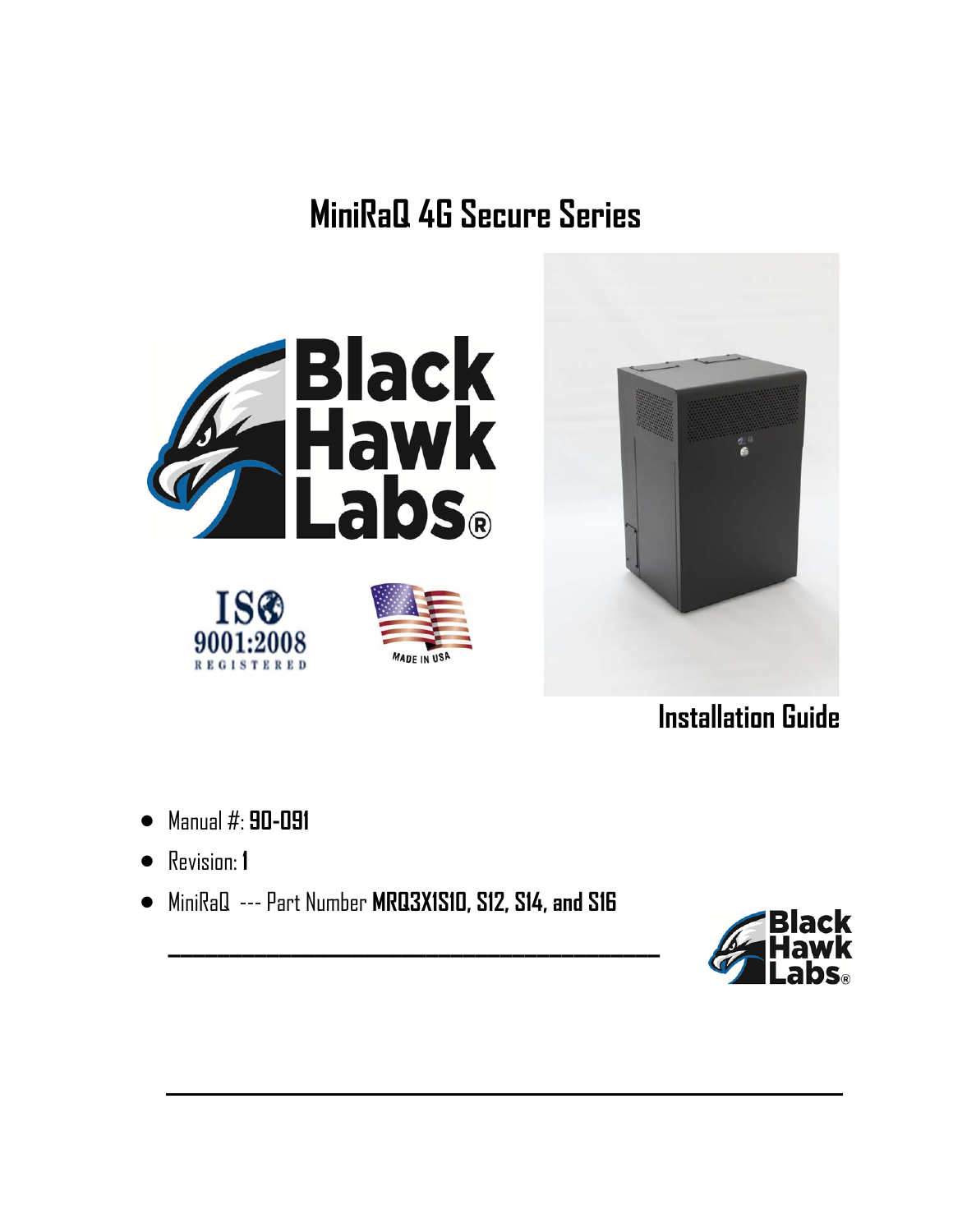# **MiniRaQ 4G Secure Series · Installation Guide**

# **Copyright**

© Black Hawk Labs, LLC.

All rights reserved. No part of this document may be copied, reproduced or translated. It shall not otherwise be recorded, transmitted or stored in a retrieval system without the prior written consent of Black Hawk Labs.

# **Notice**

Black Hawk Labs (BHL) provides this manual "as is" without warranty of any kind, expressed or implied, including but not limited to the implied warranties or merchantability and fitness for a particular purpose. BHL may make improvements and/or changes to the product(s) and/or the program(s) described in this publication at any time without notice. This publication could contain technical inaccuracies or typographical errors. Changes are periodically made to the information in this publication; these changes are incorporated in new editions of this publication.

### **Guarantee**

BHL provides a guarantee relating to perfect manufacturing as part of the legally stipulated terms of guarantee. On receipt, the purchaser must immediately inspect all delivered goods for damage incurred during transport, as well as for material and manufacturing faults BHL must be informed immediately in writing of any complaints. The customer must comply with the environmental conditions as well as the servicing and maintenance regulations specified in this manual.

# **Trademarks**

Brand and product names mentioned in this manual may be trademarks, registered trademarks or copyrights of their respective holders. All brand and product names mentioned in this manual serve as comments or examples and are not to be understood as advertising for the products or their manufacturers.

# **Company Address**

**Black Hawk Labs, LLC** 829-B West Stadium Lane Sacramento, CA 95834



- Phone: (916) 923-0800
- Fax: (916) 923-2851
- Website: www.bhlpower.com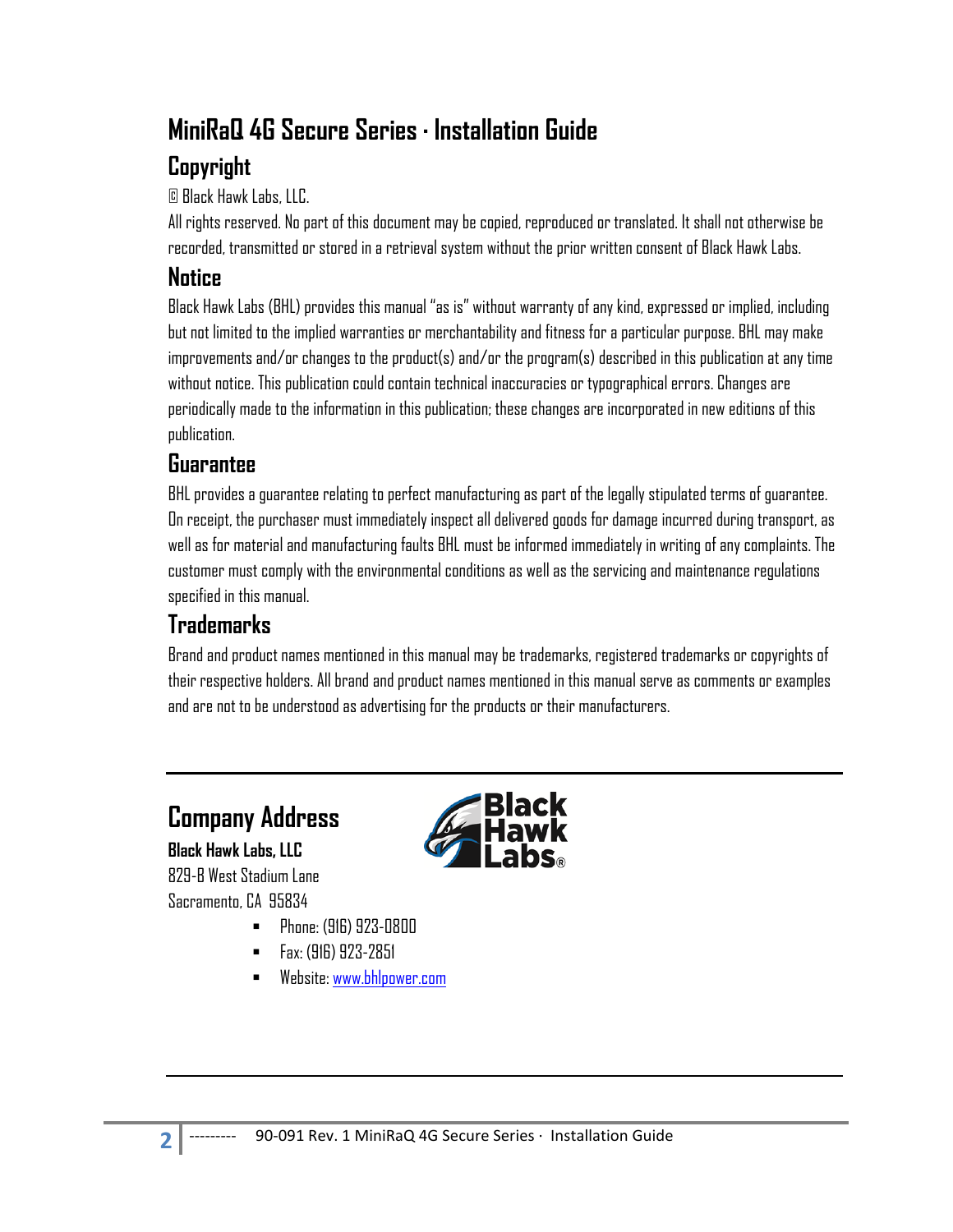# **Operators Safety Summary**

The general safety information is designed for installation and operating personnel.

# **Safety and Handling**

Use all proper safety and handling practices when installing and operating this product.

# **Grounding the Product**

A dedicated ground stud is provided at the left of the product, near the bottom. To ensure safety to all installation and operational personnel, connect a ground wire from this stud to earth ground using a minimum 14AWG.

# **Equipment Marking and Safety Terms**

## **WARNING**



Highlights an operating procedure, practice, condition, statement, etc., which, if not strictly observed, could result in injury to or death of personnel, or is intended to alert the user to the presence of important operating and maintenance (servicing) instructions in the literature accompanying the appliance.

 $\overline{\phantom{a}}$  , and the contract of the contract of the contract of the contract of the contract of the contract of the contract of the contract of the contract of the contract of the contract of the contract of the contrac

# **Change History**

The table below lists the changes to the MiniRaQ 4G Secure Installation Guide.

**Table 0-1** Change History

| Rev | Date    | DOC#   | <b>Description</b> | <b>Approved By</b> |  |
|-----|---------|--------|--------------------|--------------------|--|
|     | 5/31/11 | 90-091 | MiniRaQ 4G Secure  | TAW                |  |
|     |         |        |                    |                    |  |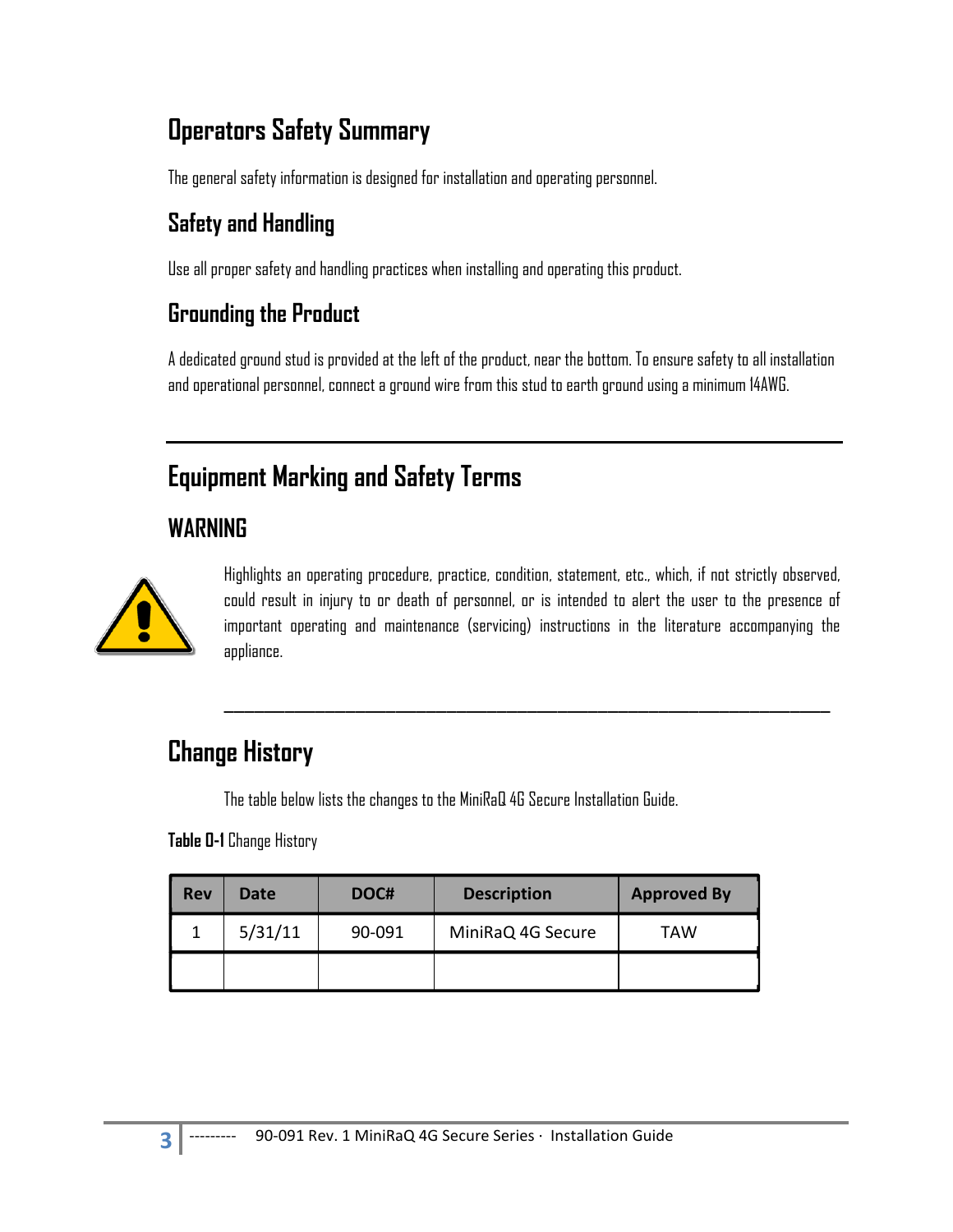# **What's In the Box?**

- **Assembled MiniRaQ Secure 4G**
- **Installation Guide (90-091)**
- **Hardware Kit (12-24 screws, Qty. 15)**
- **Hardware Kit (18-8 screws. Qty. 10)**
- **Keys (Qty. 2)**

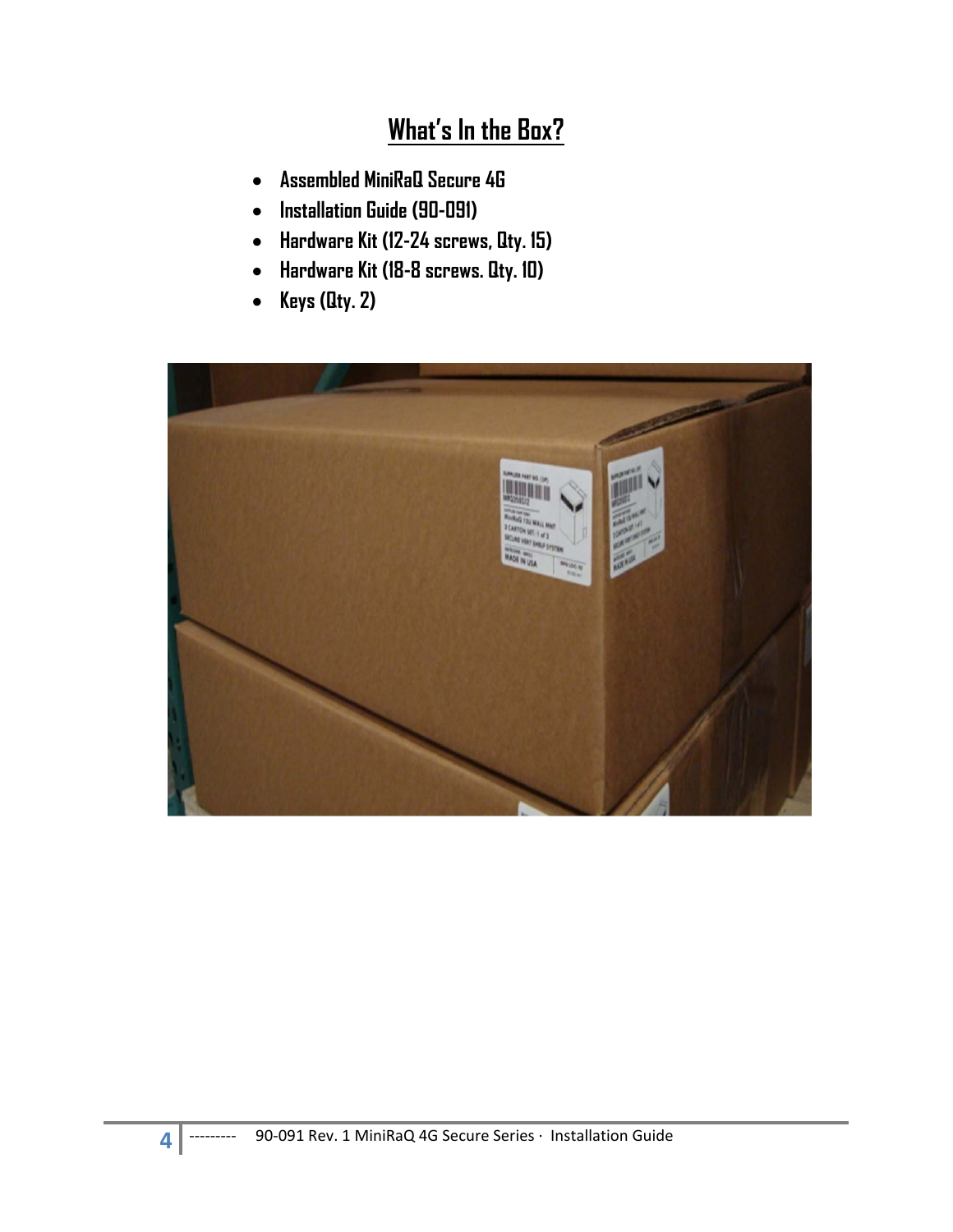

### **Table of Contents**

| Chapter 1         |  |
|-------------------|--|
|                   |  |
|                   |  |
|                   |  |
|                   |  |
|                   |  |
| <b>Chapter 2</b>  |  |
|                   |  |
|                   |  |
| <b>Chapter 3</b>  |  |
|                   |  |
|                   |  |
|                   |  |
|                   |  |
| <b>Appendix A</b> |  |
| <b>Appendix B</b> |  |
|                   |  |
|                   |  |
|                   |  |
|                   |  |
| <b>Appendix C</b> |  |
|                   |  |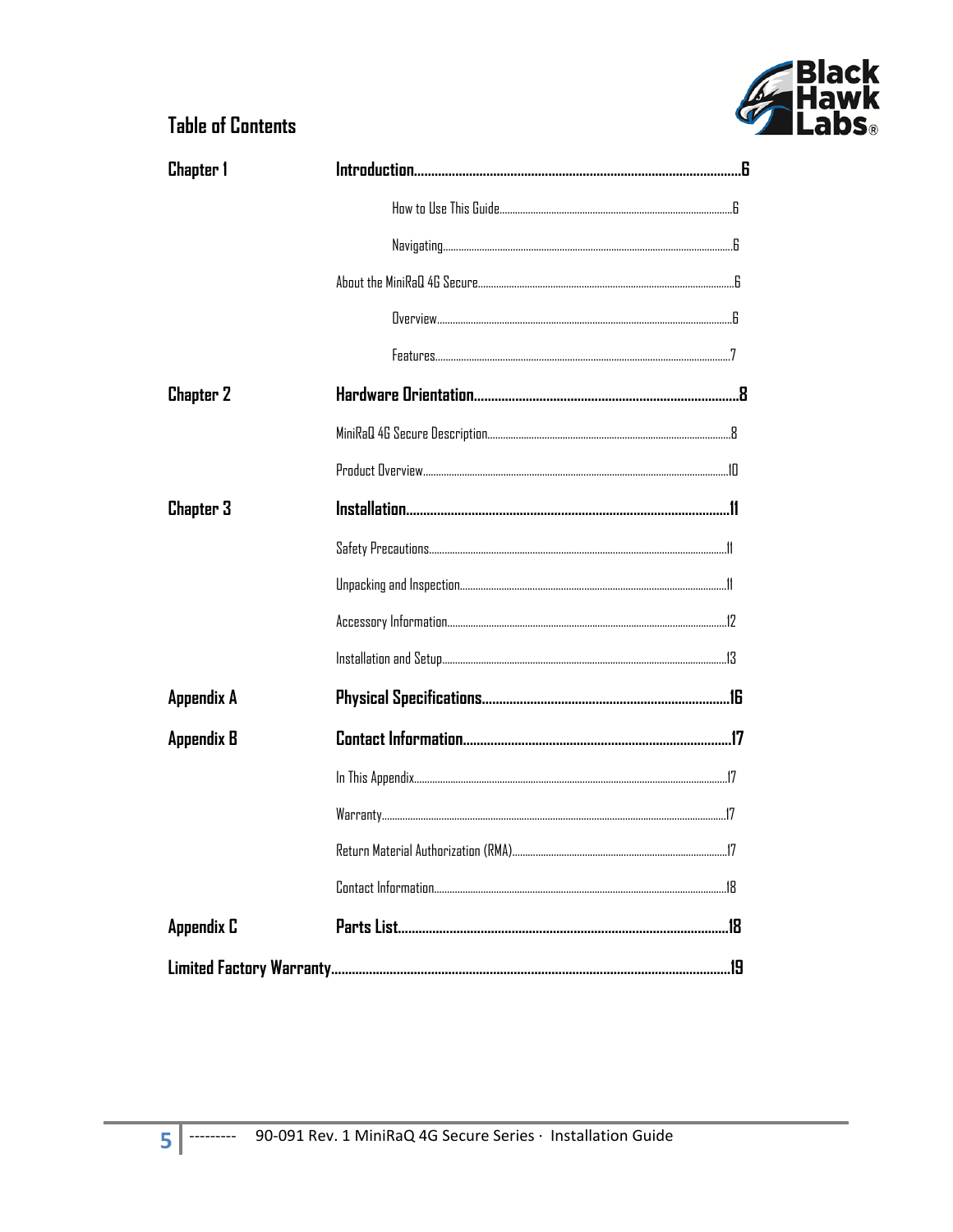# **1. Introduction**

How to Use This Guide

# **How to Use This Guide**

This section provides important tips for locating this Installation Guide in its electronic "PDF" form.

#### **Navigating**

To navigate to the desired location, go to our website, www.bhlpower.com. Therein, the MiniRaQ 4G Secure Installation Guide may be found in two ways:

- ‐ Click on the hyperlink of the specific MiniRaQ 4G Secure product you are researching. Follow through to the Documentation tab. There you will find a hyperlink to the "90-091 Rev.1" Installation Guide.
- ‐ Simply type "90-091" in the search field and you will immediately be taken to the hyperlink to the 90-091 Rev. 1 Installation Guide.

# **About the MiniRaQ 4G Secure**

#### **Overview**

The MiniRaQ 4G Secure from Black Hawk Labs literally stands alone as the ultimate enclosure solution for installing wall-mount or rack-mount equipment in a telecom closet, classroom, IDF, or remote datacom equipment room. This vertical mounting system allows for all shapes and sizes of IT equipment to be safely deployed in areas previously considered impossible for placement. One person can safely perform the installation without assistance or complications. The cabinet design is capable of supporting up to 400 pounds. It offers a rigid architecture that supports numerous components in a vertical fashion. Within the cabinet, venting is provided for a full complement of rack-mounted equipment. For increased airflow and ventilation, an optional fan tray accessory may be added (see page 12).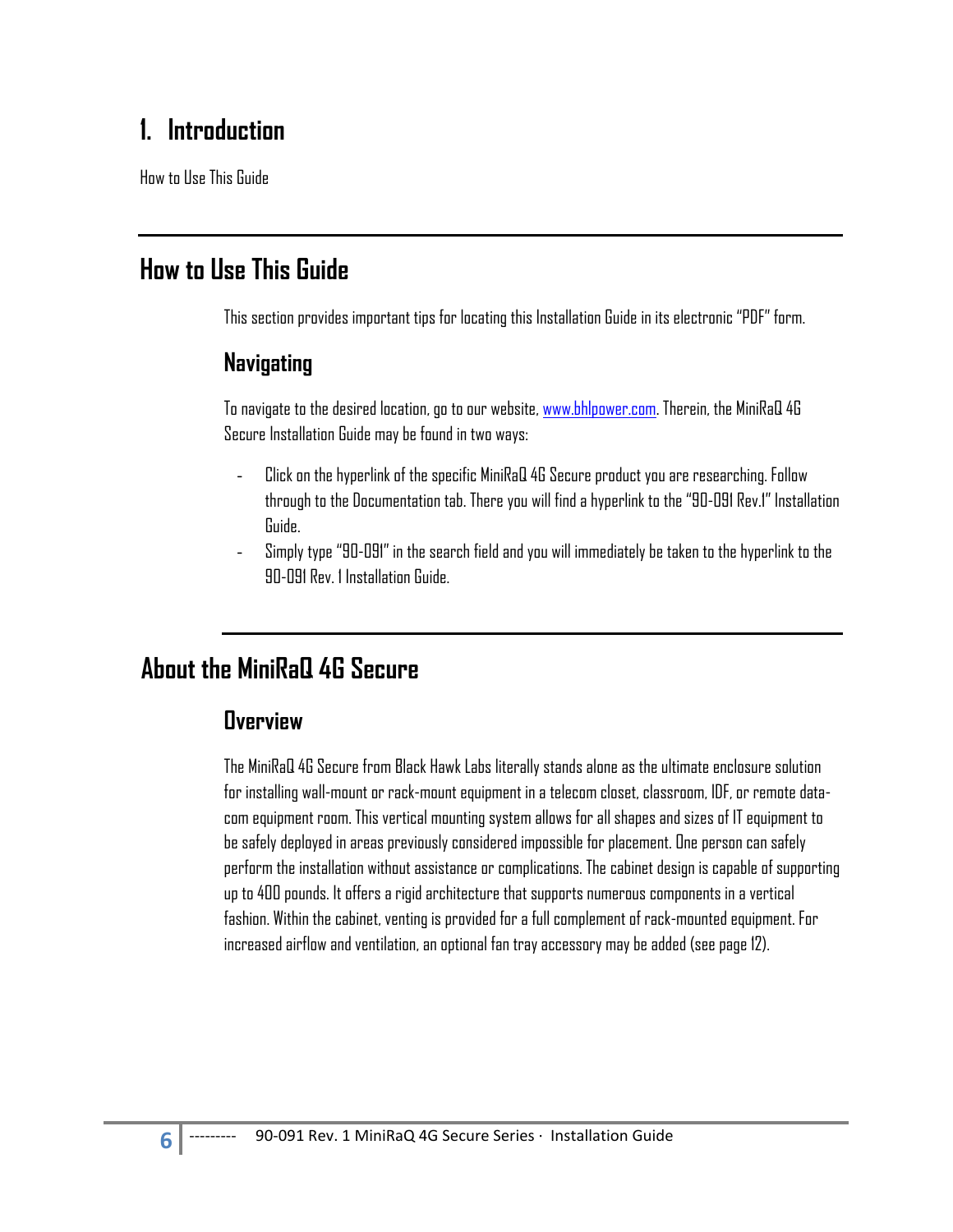### **1. Introduction**

About the MiniRaQ 4G Secure

Please note:

- To ensure trouble-free installation of your MiniRaQ 4G Secure, please review the following sections:
	- o Chapter 2, "**Hardware Orientation**" on page 8.
	- o Chapter 3, "**Installation**" on page 11.
- Should you have any questions regarding the installation of the MiniRaQ 4G Secure, please consult with the factory. Refer to Appendix B, "**Contact Information**" on page 17 for details.

### **Features**

Major features of the MiniRaQ 4G Secure system are listed below:

- Modular construction allows for single tech installation.
- Equipment mounts vertically to allow placement in relatively tight quarters.
- Supports 4U of dedicated space for patch panel or other shallow rack-mounted equipment in the backplate.
- Supports 2U of equipment in the backplate.
- Supports an additional 4U to 10U of equipment mounted on the side panels (included).
- Provides a dedicated ground stud.
- Locking cover to ensure your equipment remains secure.
- Six removable access plates for cable entry and communication management options.
- $\bullet$  Integrated level to facilitate installation.
- Customizable with an array of optional accessories (see page 12).
- Ventilated top and bottom design to dissipate heat. Please note: for proper ventilation and air flow, using either the vent tray or optional fan tray, do not block bottom of unit. (See below)



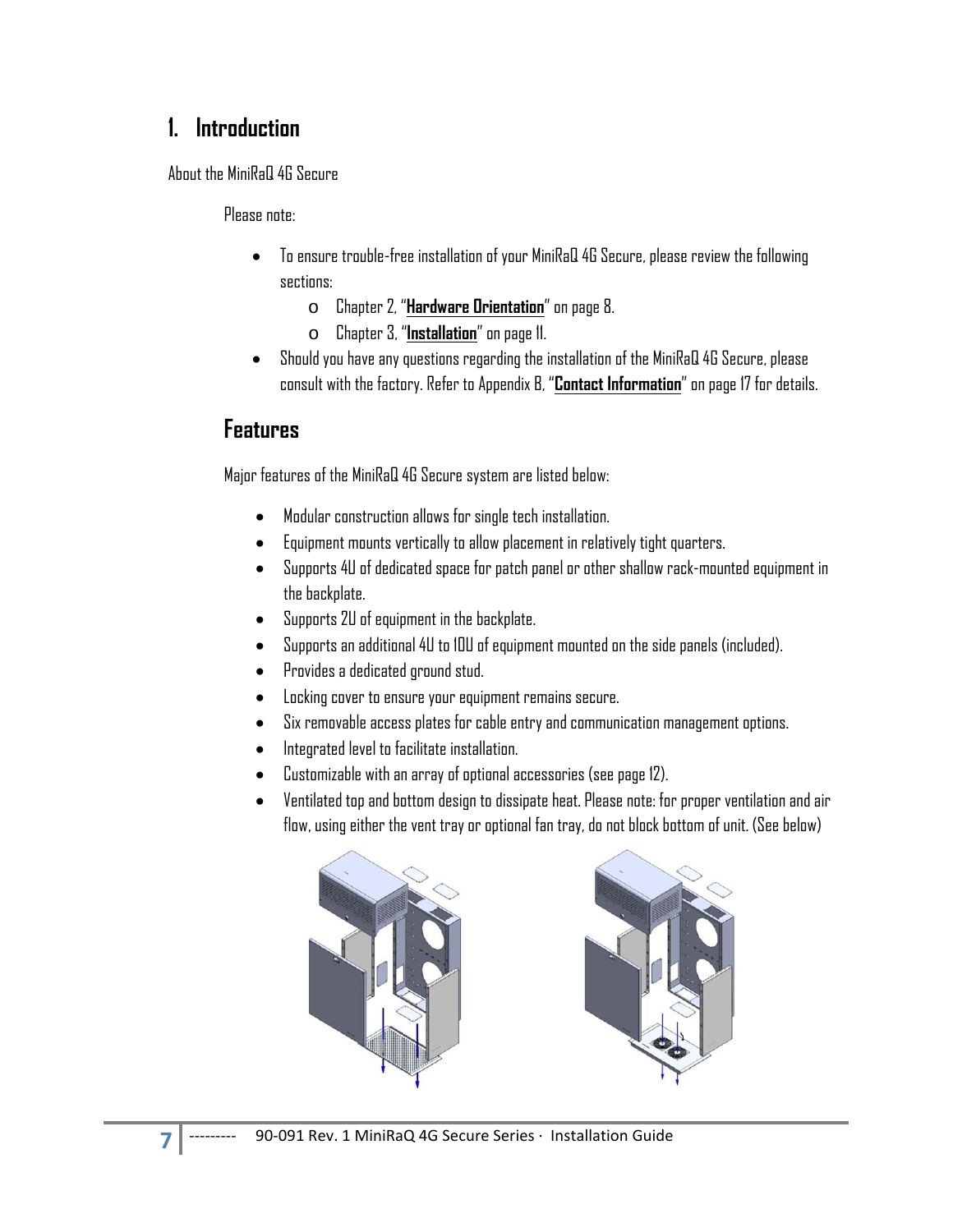# **2. Hardware Orientation**

MiniRaQ 4G Secure Description

# **MiniRaQ 4G Secure Description**

The figure below illustrates the MiniRaQ 4G Secure's external features:



- **1)** Six removable Access Panels (2 top, 2 bottom, and 2 lower sides), for cable entry and communication management options.
- **2)** Locking cover allows for maximum security, even in an unsecure environment.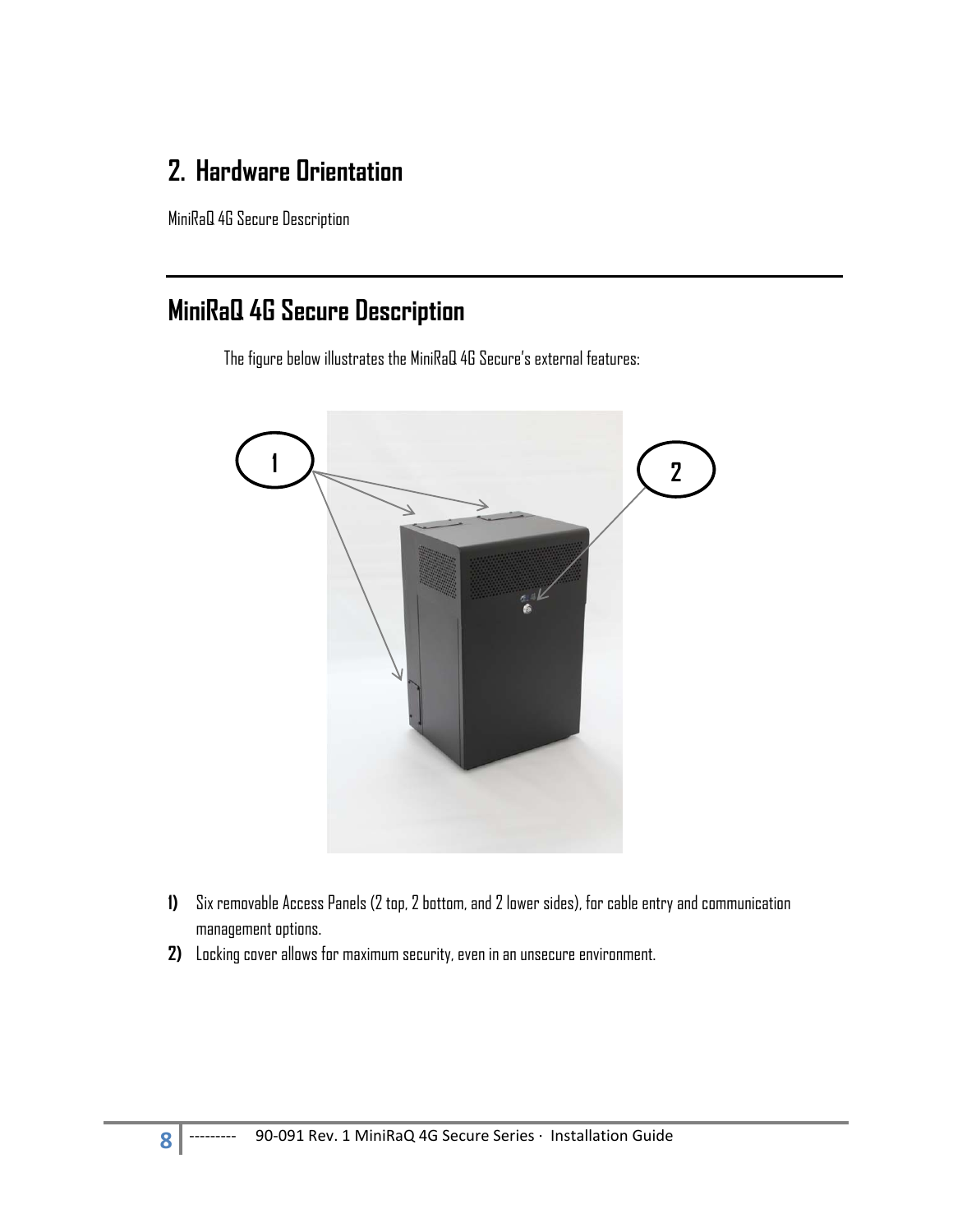## **1. Hardware Orientation**

MiniRaQ 4G Secure Description



The figure below illustrates the MiniRaQ 4G Secures' internal features:

- **1)** 4U of dedicated horizontal space for patch panel or other shallow rack-mounted equipment.
- **2)** Bonus 2U internal-to backplate vertical equipment space.
- **3)** 4U to 10U side panel vertical equipment space.
- **4)** Integrated level to facilitate installation.
- **5)** Integrated bridge lances for wire management.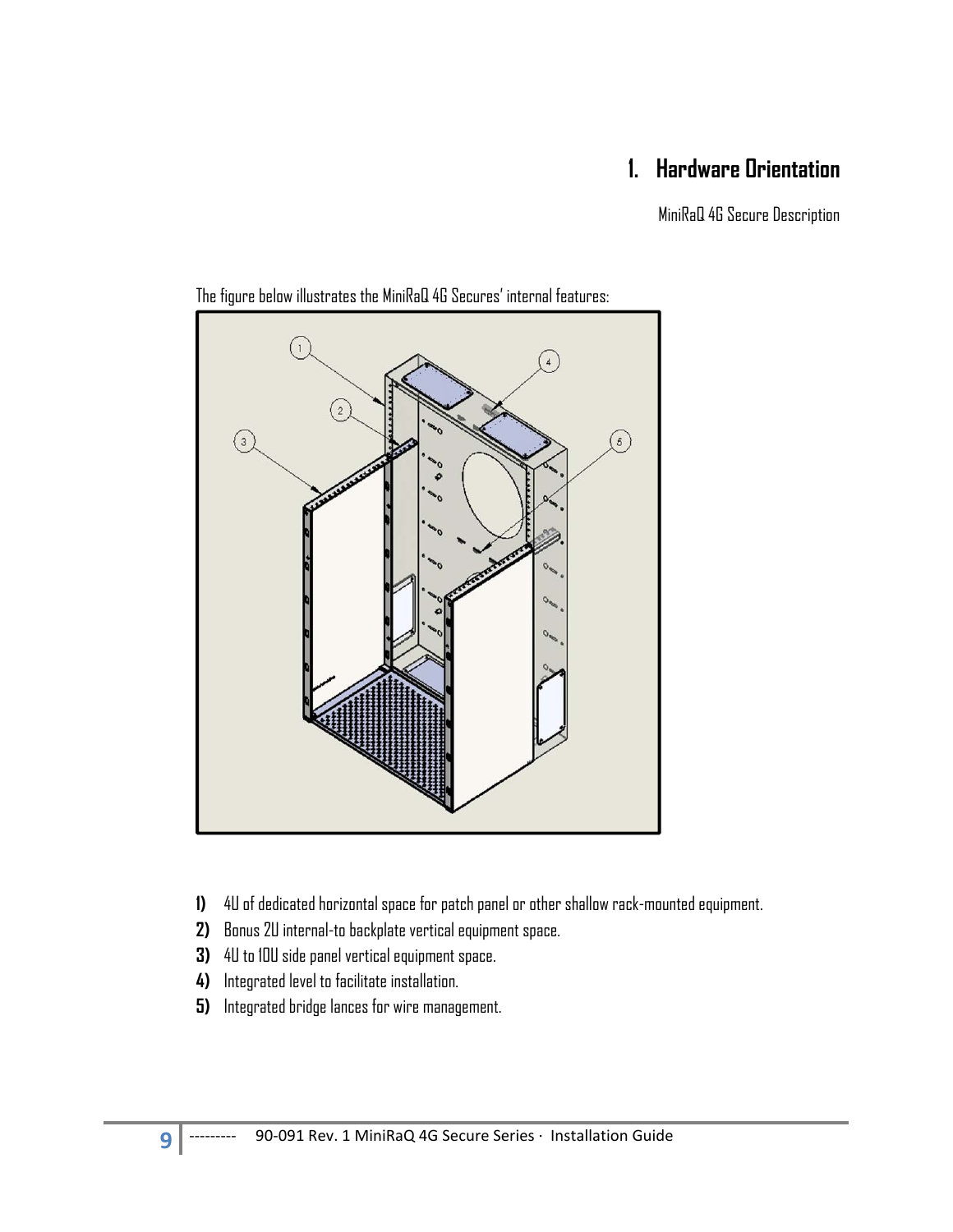### **2. Hardware Orientation**

MiniRaQ 4G Secure Description

### **Product Overview**

This vertical rack system is available with 4U, 6U, 8U, and 10U side panels allowing a maximum U space utilization of 10U to 16U when using the internal 2U equipment flanges and 4U patch panel space. The internal 2U combines with the U spacing provided with the side panels to enable deployment of deeper rack-mounted equipment.

The MiniRaQ 4G Secure is designed from heavy gauge steel and finished to last a lifetime. It is designed to hold up to 400 pounds when properly installed, for your most demanding needs such as: extended runtime battery backup systems, low profile power distribution transformers, POE equipment and any other 19" rack mountable products.

The backplate is equipped with 6 removable access panels which can be used for routing solid or metal flexible conduit or data and fiber in the most optimized placement for your configuration. Optional panels include brush strip assemblies and RJ45 and DB9 data couplers.

The MiniRaQ 4G Secure can be mounted on a variety of vertical substrates including: wooden framing studs (16" on center), solid or block concrete walls, and approved plywood used for NEC panel mounting. An integrated level is incorporated to facilitate installation.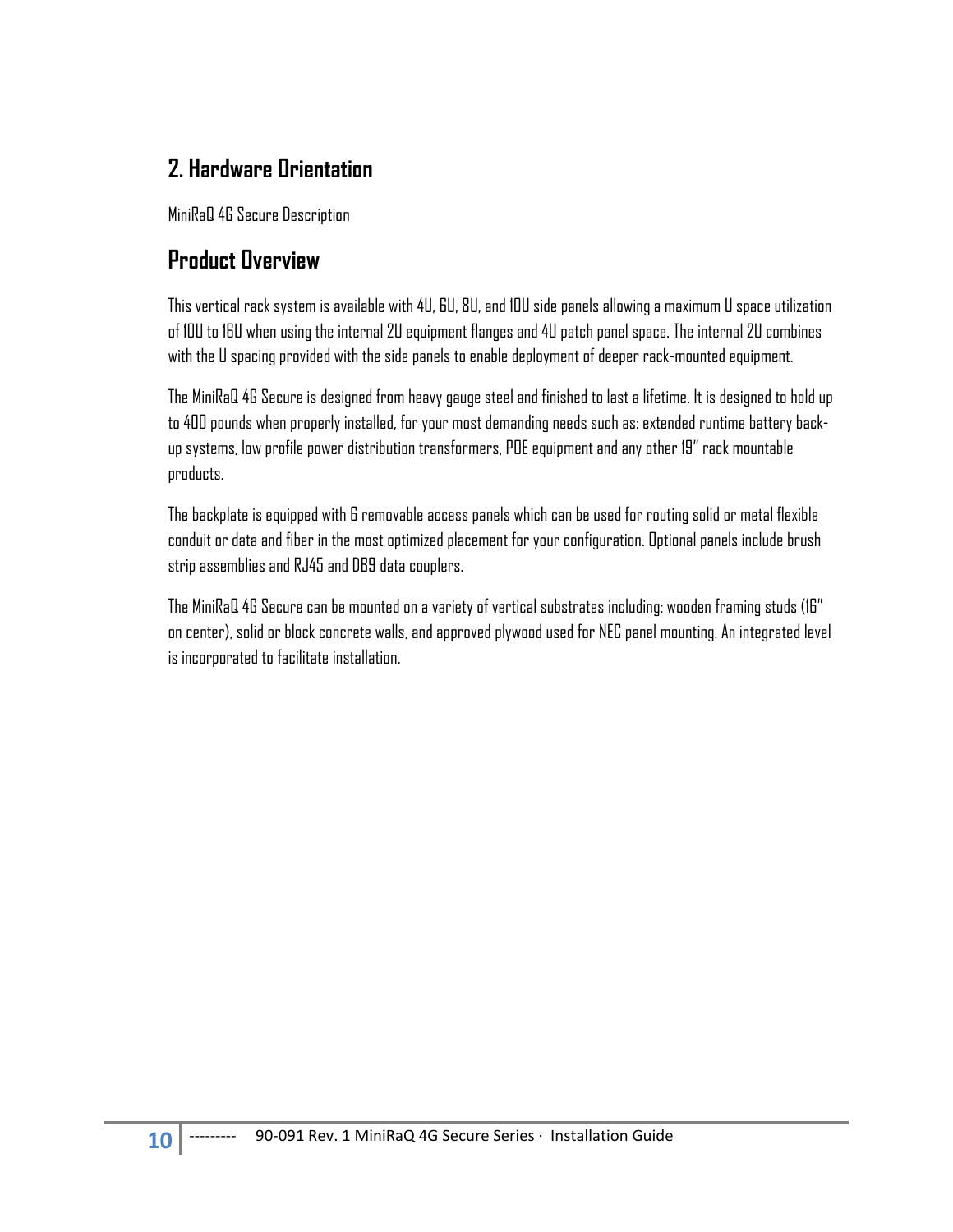# **3. Installation**

Safety Precautions

# **Safety Precautions**

For all MiniRaQ 4G Secure installation procedures, observe the following safety and handling rule to avoid damage to yourself and the equipment:

 $\mathcal{L}_\mathcal{L} = \mathcal{L}_\mathcal{L} = \mathcal{L}_\mathcal{L} = \mathcal{L}_\mathcal{L} = \mathcal{L}_\mathcal{L} = \mathcal{L}_\mathcal{L} = \mathcal{L}_\mathcal{L} = \mathcal{L}_\mathcal{L} = \mathcal{L}_\mathcal{L} = \mathcal{L}_\mathcal{L} = \mathcal{L}_\mathcal{L} = \mathcal{L}_\mathcal{L} = \mathcal{L}_\mathcal{L} = \mathcal{L}_\mathcal{L} = \mathcal{L}_\mathcal{L} = \mathcal{L}_\mathcal{L} = \mathcal{L}_\mathcal{L}$ 

#### **Important**



A dedicated ground stud is provided at the bottom left of the backplate. To ensure safety to all installation and operational personnel, connect a ground wire from this stud to earth ground using a minimum 14AWG in size. **Cabinets must be mounted and wired per applicable sections of the National Electrical Code (NEC).** 

# **Unpacking and Inspection**

- **1.** Inspect the shipping box for damage. If you find any damage, notify the shipping carrier immediately for all claims adjustments.
- **2.** Once you have removed the unit from the box, disassemble all the components, as per the Quick Reference Guide, and compare these components to the parts list in **Appendix C (page 18)**.
- **3.** Visually inspect all parts to ensure there was no damage during shipping. If there is damage, notify the shipping carrier immediately for all claims adjustments.
- **4.** If you find any shortages, contact your Black Hawk Labs sales representative.
- **5.** Save the box and foam inserts in the event the unit must be returned.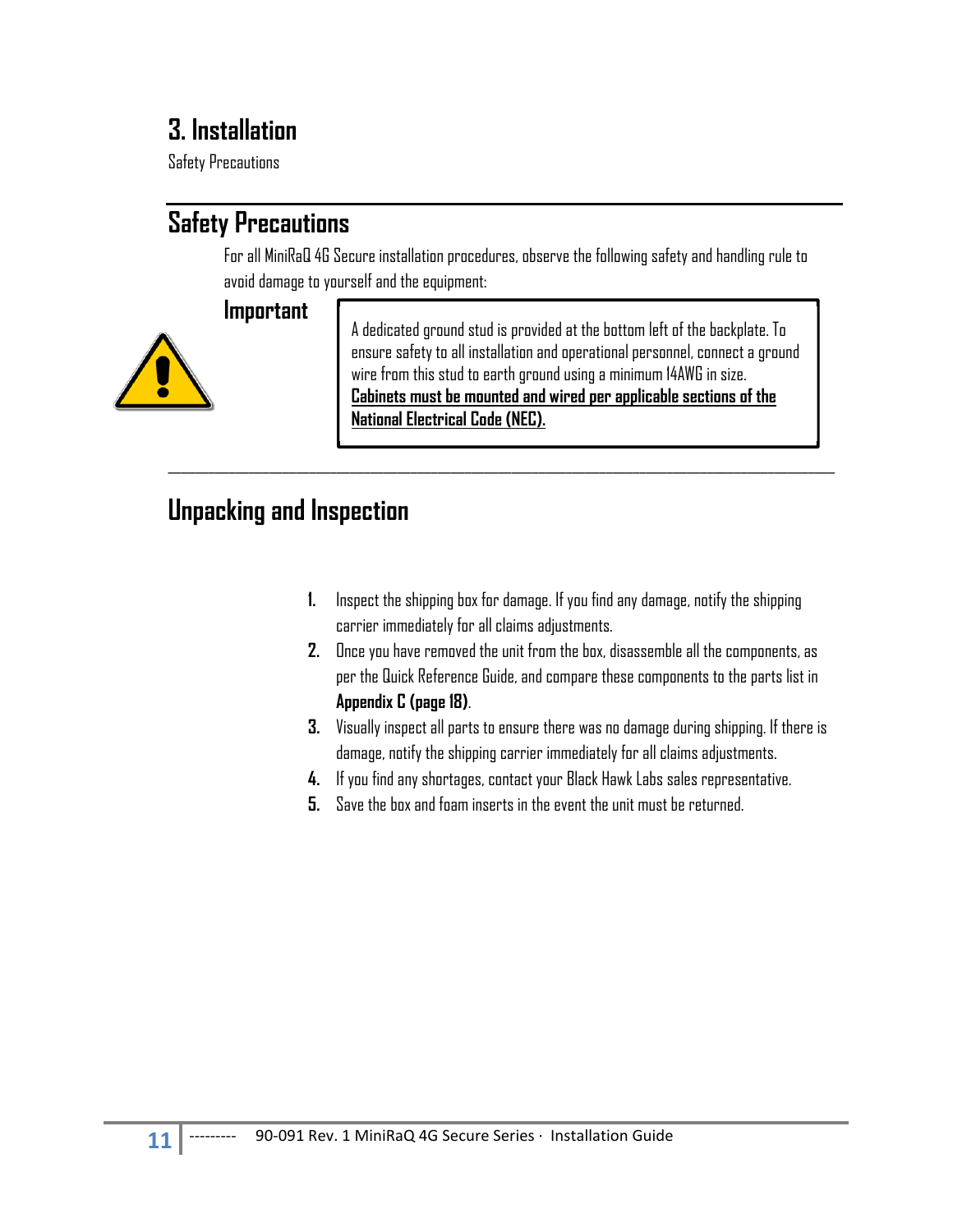# **Accessory Information**

| <b>Accessory</b> | <b>Description</b>                       | Quantity       |
|------------------|------------------------------------------|----------------|
| <b>BH1001</b>    | Hardware Kit #12-24 PH Screw Black       | 25             |
| <b>BH1002</b>    | Hardware Kit #12-24 PH Screw Black       | 100            |
| <b>BH1003</b>    | 1U x 3" Riser Bracket Set (w/ screws)    | $\overline{2}$ |
| <b>BH1004</b>    | 1U x 6" Riser Bracket Set (w/ screws)    | $\overline{2}$ |
| <b>BH1010</b>    | 2U x 3" Riser Bracket Set (w/ screws)    | $\overline{2}$ |
| <b>BH1011</b>    | 2U x 6" Riser Bracket Set (w/ screws)    | $\overline{2}$ |
| <b>BH1005</b>    | 1U Blanking Panel 19" x 1.75" Black      | 1              |
| <b>BH1006</b>    | <b>Uniquely Keyed Barrel Lock</b>        | 1              |
| <b>BH1007</b>    | <b>Additional Pair Standard MRQ Keys</b> | $\mathbf{2}$   |
| <b>BH1008</b>    | Toggler Set ¼"-20 w/ bolt and washers    | 8              |
| <b>BH1009</b>    | TapCon Set ¼" x 2 ¼" Hex w/ washers      | 10             |
| <b>BH2001</b>    | <b>Console Plate RJ45 and DB9M</b>       | $\overline{2}$ |
| <b>BH2002</b>    | <b>Console Plate RJ45 Couplers</b>       | 4              |
| <b>BH2003</b>    | Powerplate NEMA 5-15/20 Outlets          | $\overline{2}$ |
| <b>BH2025</b>    | <b>Filter Set 4U</b>                     | 1 Front/2 Side |
| <b>BH2026</b>    | <b>Filter Set 6U</b>                     | 1 Front/2 Side |
| <b>BH2027</b>    | <b>Filter Set 8U</b>                     | 1 Front/2 Side |
| <b>BH2028</b>    | Filter Set 10U                           | 1 Front/2 Side |
| <b>BH2029</b>    | Fan Tray 4U                              | $\mathbf{1}$   |
| <b>BH2030</b>    | Fan Tray 6U                              | $\mathbf{1}$   |
| <b>BH2031</b>    | Fan Tray 8U                              | $\mathbf{1}$   |
| <b>BH2032</b>    | Fan Tray 10U                             | $\mathbf{1}$   |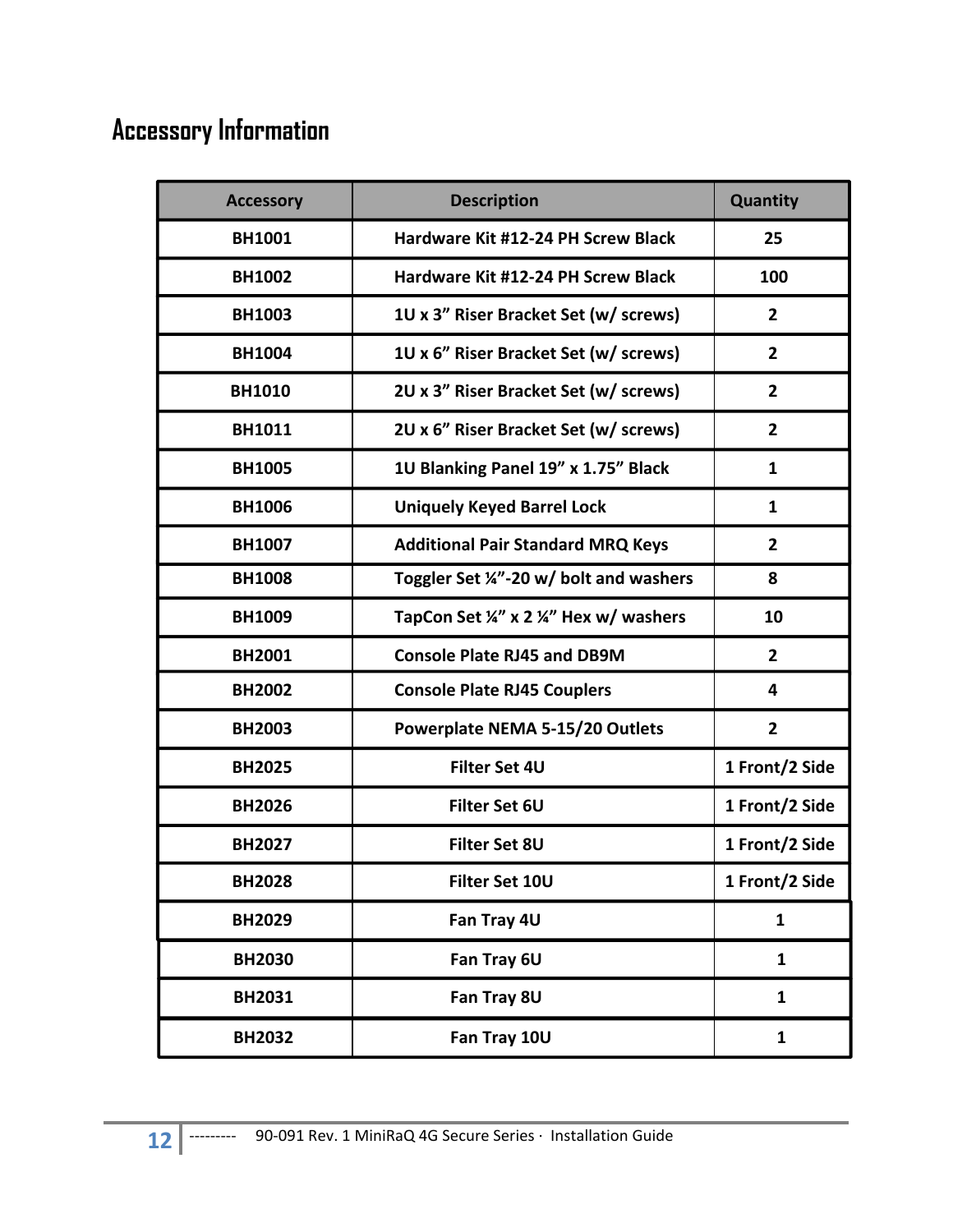| <b>BH2019</b> | 16" x 16" x $\frac{3}{4}$ " Plywood Insert |  |
|---------------|--------------------------------------------|--|
| <b>BH2020</b> | <b>Brush Cover Access Plate</b>            |  |
| <b>BH2021</b> | <b>Backplate Pouch w/ Shelf</b>            |  |

### **3. Installation**

# **Installation and Setup**

**Be sure to follow hardware manufacturer's recommended procedures for installing equipment in the MiniRaQ 4G Secure.**

### **Backplate Installation**

#### **For Stud Mount**

Locate solid studs, 16" on center, before marking top two locations for pilot holes. Drill .156" holes for #10 coarse screws (supplied) into the backplate slots, spaced nominally at 16" at the top. Use the integrated level to locate proper mounting pattern. When level, tighten the first two screws, and then drill the remaining locations; a minimum of 10 locations for full payload rating of 400 pounds.

#### **For Other Approved Surfaces**

The same process should be used for installing to other approved surfaces, using the ½" clearance holes for toggle bolts into a ¾" plywood-backed wall or fender washers and concrete tapping screws (3/16" x 2-1/4" minimum) into cinder block.

# **2 Post Rack Mount**

Designed for use in communication data centers and telecommunication rooms, 2-Post Open Frame Racks satisfy basic functional requirements for structuring cable. The MiniRaQ 4G Secure is integrated with a 2 post rack-mount hole-pattern, which matches industry standards for ease of installation.



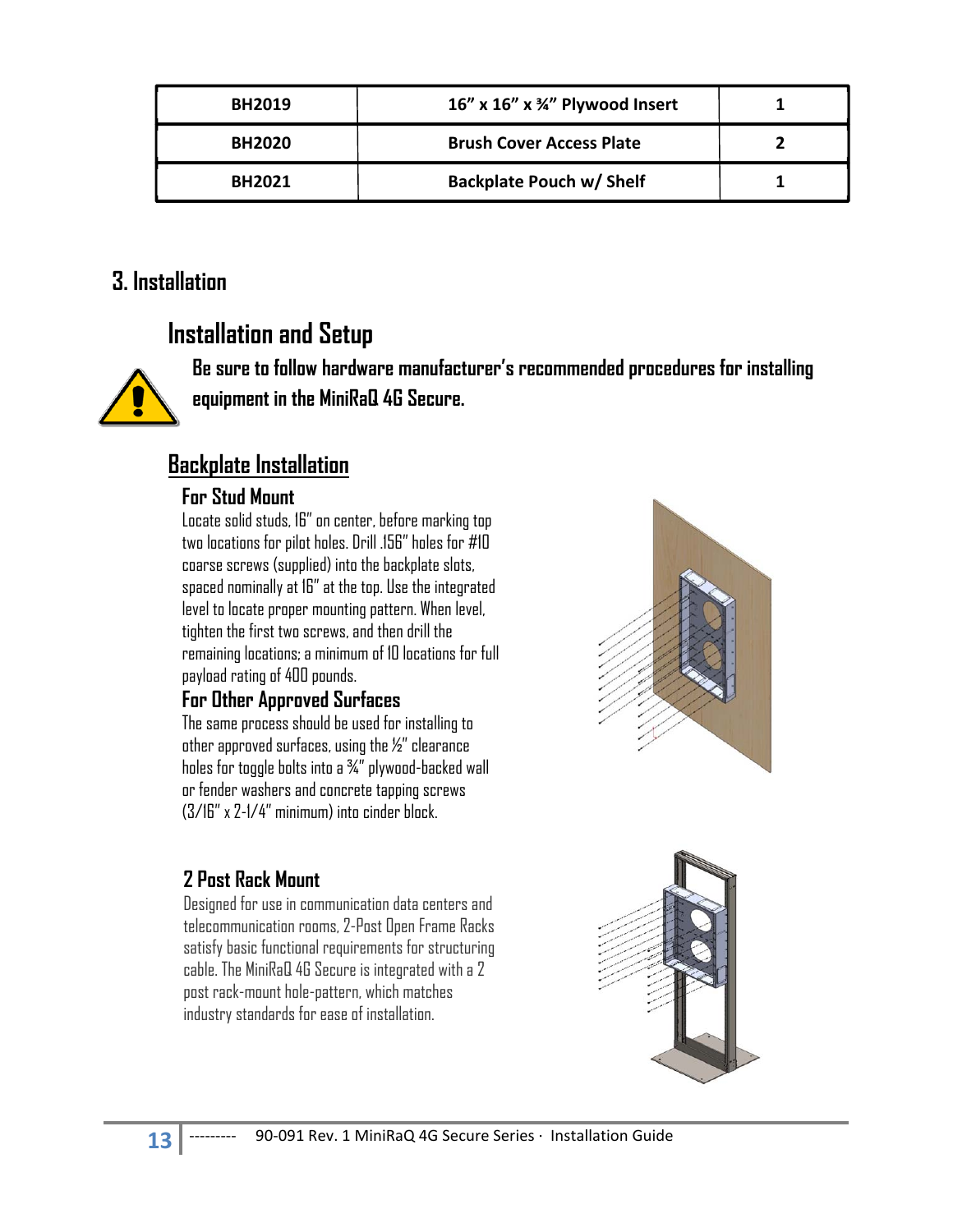### **Side Panel Installation**

After ensuring the backplate has been properly and completely fastened to the wall, install the side panels by inserting the side panel hooks into the rectangular cutouts in the backplate. The smooth surface of the side panels are to face away from each other. All hooks must be engaged for proper assembly; apply downward pressure as required to seat panels fully.



When the side panels are fully seated, the top surface will be flush with the internal 2U flanges in the backplate and the bottom of the side panels will be flush with the bottom of the backplate. Two holes for each side panel will align. **Use four (4) of the supplied #12-24 screws for the two holes in each of the left and right side panels. Ensure screws are installed before continuing installation.** 



### **Vent Tray Installation**

Slide vent tray into the lower channel of the side panels. The right angle flanges of the vent tray should be oriented upward, toward the interior of the cabinet. **Temporarily install front panel (see "Equipment Installation" on next page).** 

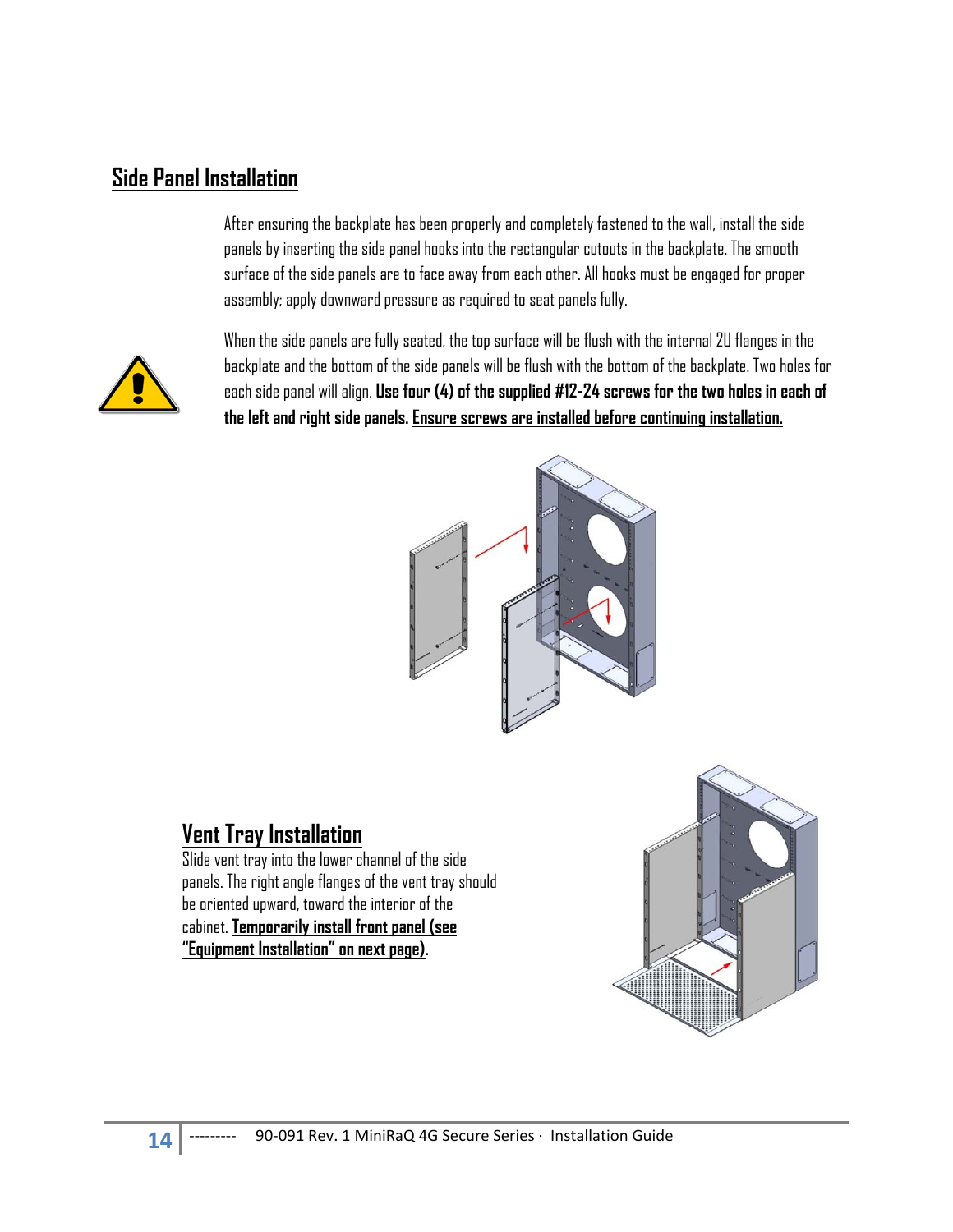### **Equipment Installation**

Your equipment can now be installed and configured. **Screws used to mount your hardware should not be tightened until either the vented panel (supplied) or fan tray (optional accessory) has been installed and the front panel temporarily slid in place.** This allows uniform spacing of the side panels and will insure proper seating of the locking cover. Also this allows for easy removal of the front panel and vent tray during any servicing of your equipment. **Follow these guidelines: After side panels are installed, slide vent/fan tray in position and temporarily install front cover. This procedure squares and aligns the cabinet. The first piece of equipment may be installed and screws tightened. Remove front panel and vent/fan tray as necessary, install all remaining equipment and tighten all screws.** 



### **Front Panel Installation**

Insert the front panel hooks into the rectangular cutouts in the side panels. All hooks must be engaged for proper assembly; apply downward pressure as required to seat panel fully.

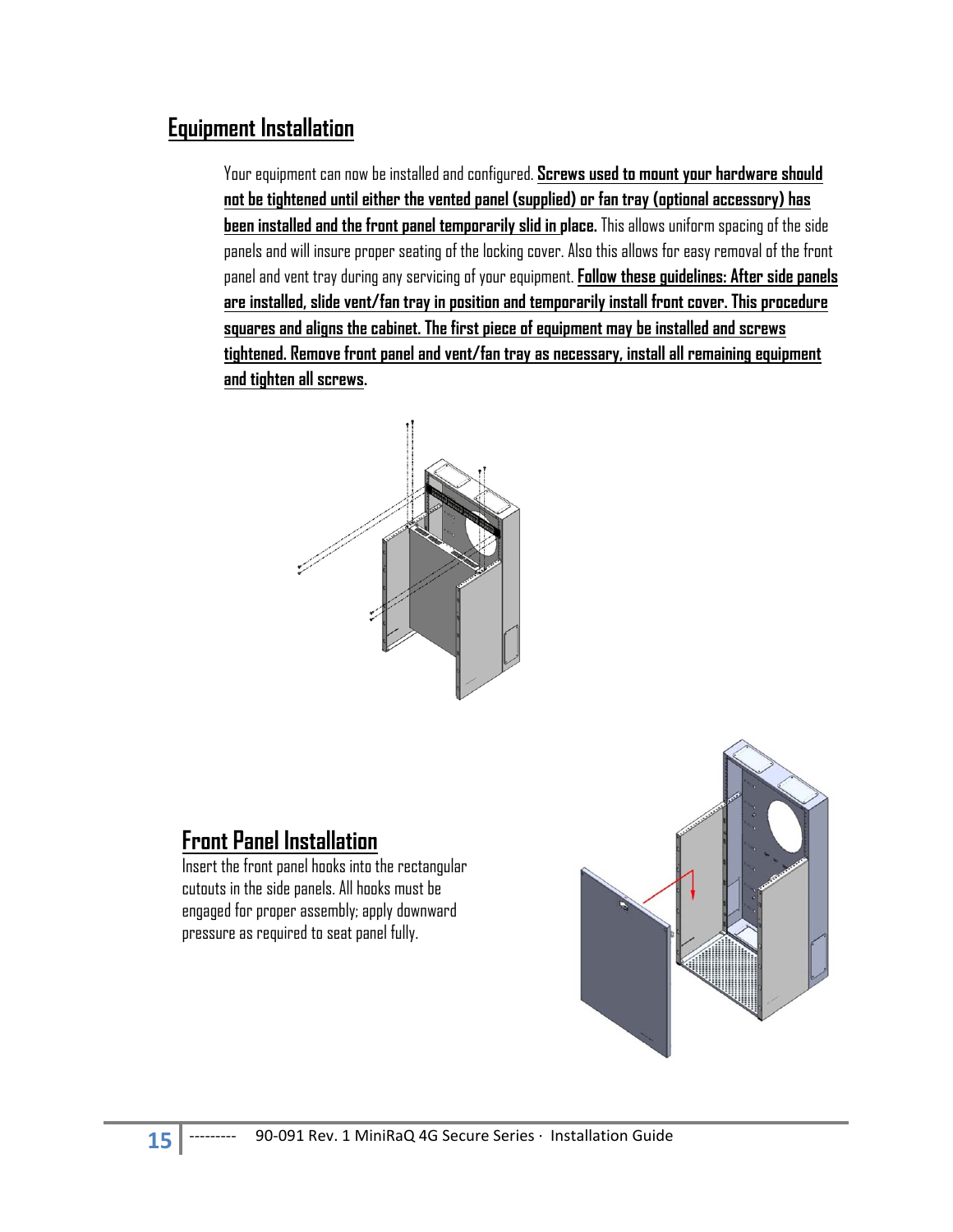### **Cover Installation**

Place cover onto the side panels and slide toward the backplate. When properly seated, the cover should be flush against the backplate and level with the top of the backplate. The cover may then be locked with either of the two (2) keys provided.

# **A. Physical Specifications**

| Specifications                                 |              |              |              |              |            |            |              |              |
|------------------------------------------------|--------------|--------------|--------------|--------------|------------|------------|--------------|--------------|
| Model #                                        | MRQ351S10    | MRQ351S12    | MRQ351S14    | MRQ351S16    | MRQ301S10  | MRO301S12  | MRQ301S14    | MRQ301S16    |
| Configuration                                  | Compact      | Compact      | Compact      | Compact      | Tall       | Tall       | Tall         | Tall         |
| Side Panel U Space                             | 4U           | 6U           | 8U           | 10U          | 4U         | 6U         | 8U           | 10U          |
| <b>Bonus Rack Units Internal to Backplate</b>  | 2U           | 2U           | 2U           | 2U           | 2U         | 2U         | 2U           | 2U           |
| Rack Units for Patch Panel at Top of Backplate | 4U           | 4U           | 4U           | 4U           | 4U         | 4U         | 4U           | 4U           |
| <b>Total Rack Units Available</b>              | <b>10U</b>   | <b>12U</b>   | <b>14U</b>   | <b>16U</b>   | <b>10U</b> | <b>12U</b> | <b>14U</b>   | <b>16U</b>   |
| <b>Backplate Depth</b>                         | 4.5"         | 4.5"         | 4.5"         | 4.5"         | 4.5"       | 4.5"       | 4.5"         | 4.5"         |
| <b>Overall Height</b>                          | 31.0"        | 31.0"        | 31.0"        | 31.0"        | 38.1"      | 38.1"      | 38.1"        | 38.1"        |
| <b>Overall Width</b>                           | 19.6"        | 19.6"        | 19.6"        | 19.6"        | 19.6"      | 19.6"      | 19.6"        | 19.6"        |
| <b>Overall Depth</b>                           | 12.7"        | 16.2"        | 19.7"        | 23.2"        | 12.7"      | 16.2"      | 19.7"        | 23.2"        |
| Net Weight                                     | 47 lbs.      | 55 lbs.      | 60 lbs.      | 66 lbs.      | 54 lbs.    | 63 lbs.    | 69 lbs.      | 76 lbs.      |
| <b>Shipping Weight</b>                         | 54 lbs.      | 62 lbs.      | 67 lbs.      | 73 lbs.      | 63 lbs.    | 72 lbs.    | 78 lbs.      | 85 lbs.      |
| Color                                          | <b>Black</b> | <b>Black</b> | <b>Black</b> | <b>Black</b> | Black      | Black      | <b>Black</b> | <b>Black</b> |
| Maximum Equipment Depth without Standoffs      | 22"          | 22"          | 22"          | 22"          | 29"        | 29"        | 29"          | 29"          |
| Maximum Equipment Depth with Standoffs         | 28"          | 28"          | 28"          | 28"          | 35"        | 35"        | 35"          | 35"          |
| <b>Cooling Fan Tray</b>                        | Optional     | Optional     | Optional     | Optional     | Optional   | Optional   | Optional     | Optional     |
| <b>Integrated Grounding Stud</b>               | Yes          | Yes          | Yes          | Yes          | Yes        | Yes        | Yes          | Yes          |
| <b>Integrated Cable Management</b>             | Yes          | Yes          | Yes          | Yes          | Yes        | Yes        | Yes          | Yes          |
| Proudly Made in the USA                        | Yes          | Yes          | Yes          | Yes          | Yes        | Yes        | Yes          | Yes          |

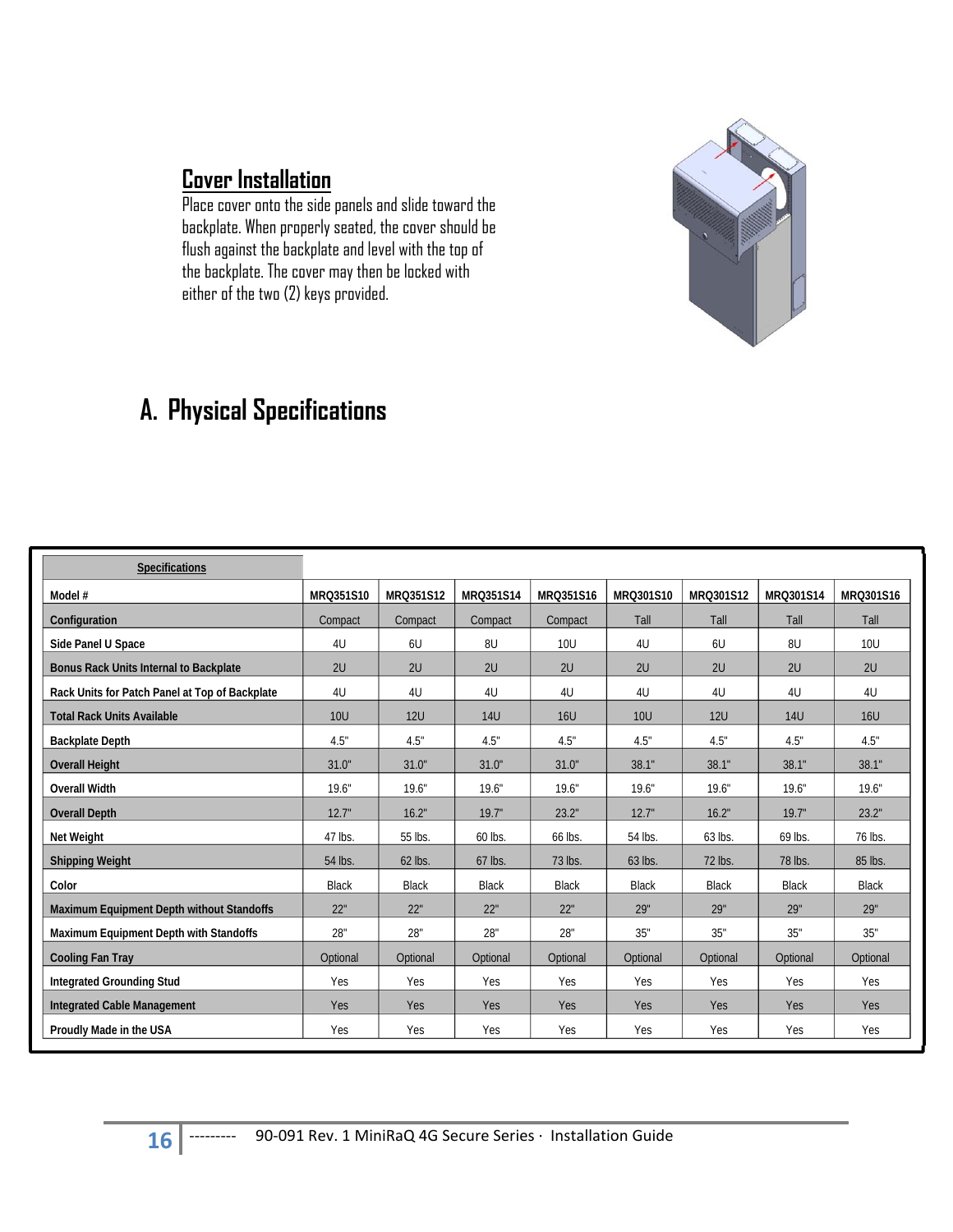

# **B. Contact Information**

### **In This Appendix**

The following topics are discussed in this Appendix:

- **Warranty**
- **Return Material Authorization (RMA)**
- **Contact Information**

### **Warranty**

All MiniRaQ 4G Secure products are designed and tested to the highest quality standards and are backed by a full 5-year parts and labor warranty. Warranties are effective upon delivery date to customer and are non-transferrable. Black Hawk Labs warranties are only valid to the original purchaser/owner and do not cover faults resulting from user negligence, special modifications, abuse, and/or other unusual damage. The customer shall pay shipping charges when unit is returned.

### **Return Material Authorization (RMA)**

In the unlikely event that a product is required to return for repair or replacement, please call the following number and ask to receive a Return Merchandise Authorization (RMA) number.

(916) 923-0800 Sacramento, CA

RMA Conditions are listed below:

- 1. Prior to returning any item, you must receive a Return Merchandise Authorization (RMA) number.
- 2. All RMA numbers must appear on the return shipping label.
- 3. RMA numbers are valid for thirty (30) days from issue date.
- 4. All shipping and insurance charges on all RMA's must be prepaid by the customer.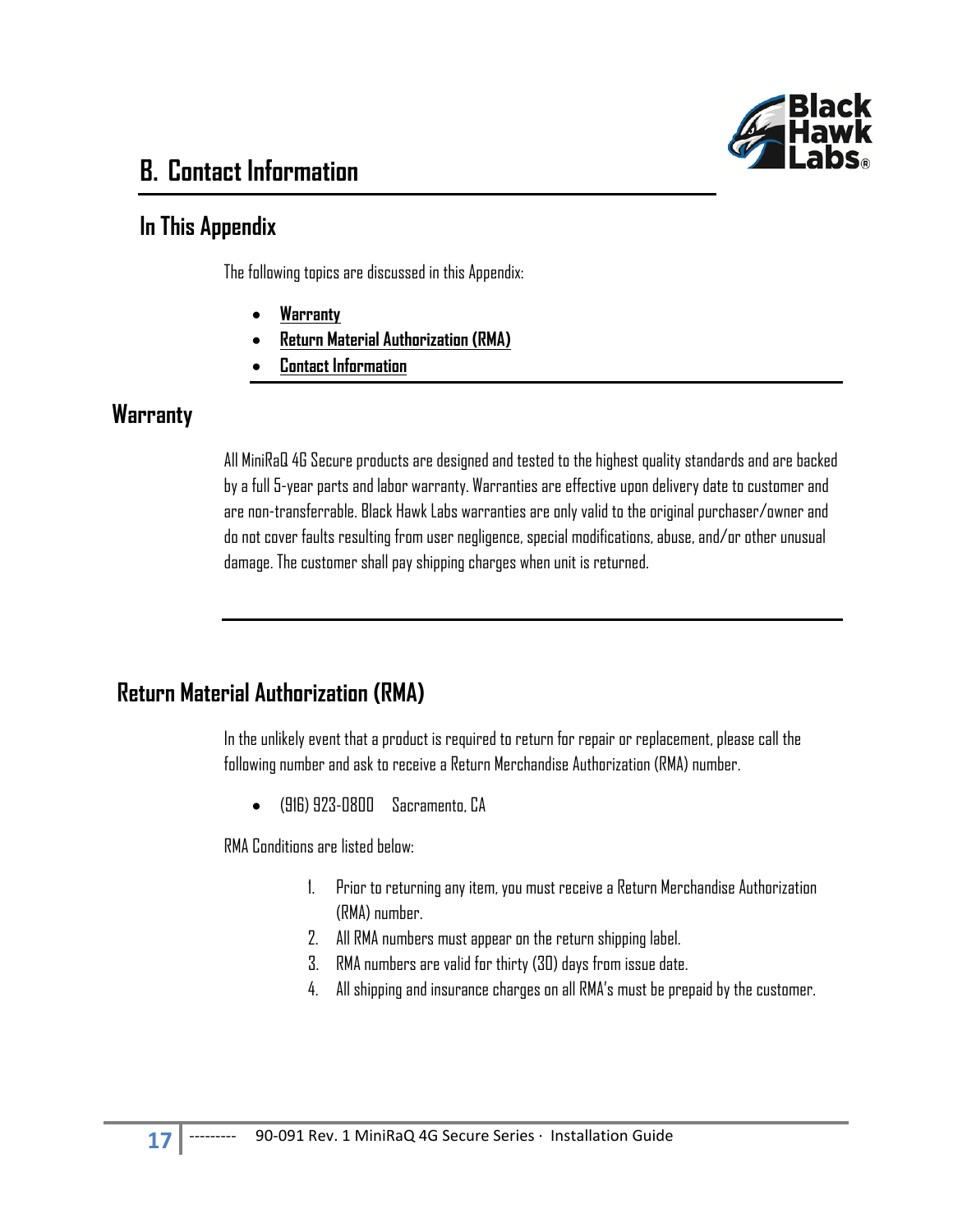# **B. Contact Information**

Contact Information

# **Contact Information**

#### **Black Hawk Labs, LLC.**

829-B West Stadium Lane

Sacramento, CA 95834

- Phone: (916) 923-0800
- Fax: (916) 923-2851
- Website: **www.bhlpower.com**

## **C. Parts List**

| Parts List                           |               |               |               |               |               |               |               |               |
|--------------------------------------|---------------|---------------|---------------|---------------|---------------|---------------|---------------|---------------|
| Model #                              | MRQ351S10     | MRQ351S12     | MRQ351S14     | MRQ351S16     | MRQ301S10     | MRQ301S12     | MRQ301S14     | MRQ301S16     |
| Backplate (Assembly)                 | 20-232        | 20-232        | 20-232        | 20-232        | 20-255        | 20-255        | 20-255        | 20-255        |
| Side Panels (Left and Right)         | 20-224/20-225 | 20-226/20-227 | 20-228/20-229 | 20-230-20-231 | 20-247/20-248 | 20-249/20-250 | 20-251-20-252 | 20-253/20-254 |
| <b>Front Panel</b>                   | 20-233        | 20-233        | 20-233        | 20-233        | 20-256        | 20-256        | 20-256        | 20-256        |
| Hardware (2 Keys / 15 #12-24 Screws) | 64-007        | 64-007        | 64-007        | 64-007        | 64-007        | 64-007        | 64-007        | 64-007        |
| Hardware (10 #18-8 SS Screws)        | 64-017        | 64-017        | 64-017        | 64-017        | 64-017        | 64-017        | 64-017        | 64-017        |
| Cover (Assembly)                     | 20-234        | 20-235        | 20-236        | 20-237        | 20-234        | 20-235        | 20-236        | 20-237        |
| <b>Vent Tray</b>                     | 20-202        | 20-203        | 20-204        | 20-205        | 20-202        | 20-203        | 20-204        | 20-205        |
|                                      |               |               |               |               |               |               |               |               |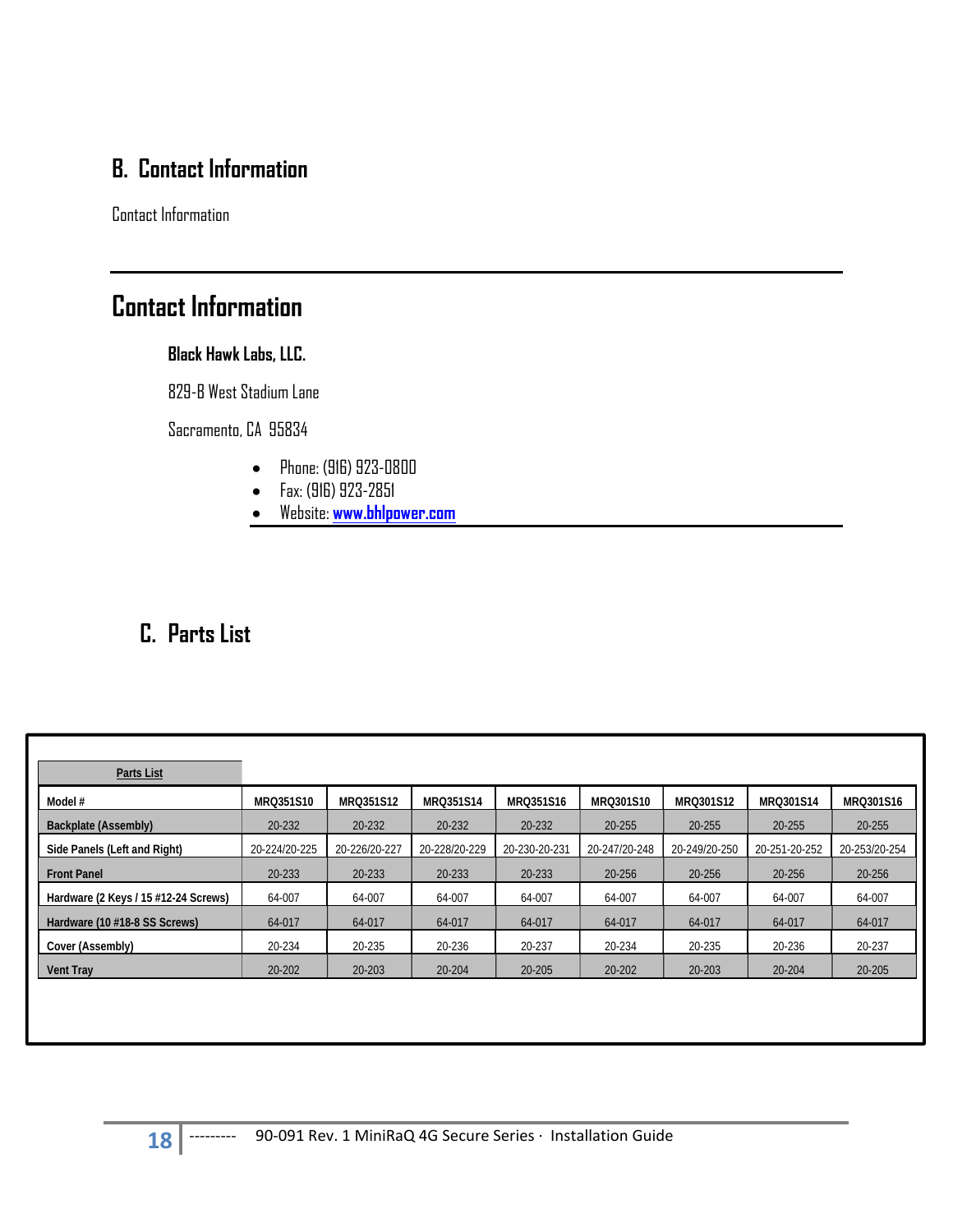

# **Limited Factory Warranty**

BlackHawk Labs, LLC Limited Factory Warranty: The limited warranty provided by BlackHawk Labs, LLC (BHL) in this Statement of Limited Factory Warranty applies only to Products purchased for commercial or industrial use in the ordinary course of your business.

Terms of Warranty: BHL warrants its products to be free from defects in materials and workmanship for a period of five years (two years in Japan) from the date of purchase. Its obligation under this warranty is limited to repairing or replacing, at its sole discretion, any such defective products. This warranty does not apply to equipment that has been damaged by accident, negligence, or misapplication or has been altered or modified in any way. Repair or replacement of a defective product or part thereof does not extend the original warranty period. Any parts furnished under this warranty may be new or factory‐ reconditioned.

Non-transferable Warranty: This warranty applies only to the original purchaser who must have properly registered the product. Product may be registered at http://www.bhpower.com/support.

Exclusions: BHL shall not be liable under the warranty if its testing and examination disclose that the alleged defect in the product does not exist or was caused by end user's or any third person's misuse, negligence or improper installation. Further BHL shall not be liable under the warranty for unauthorized attempts to repair or modify inappropriate on‐site operating conditions, corrosive atmosphere, installation, a change in location or operating use, exposure to the elements, acts of God, fire, theft, or installation contrary to BHL recommendations or specifications or in any event if the BHL serial number has been altered, defaced, or removed, or any other cause beyond the range of the intended use.

THERE ARE NO WARRANTIES, EXPRESS OR IMPLIED, BY OPERATION OF LAW OR OTHERWISE, OF PRODUCTS SOLD, SERVICED OR FURNISHED UNDER THIS AGREEMENT OR IN CONNECTION HEREWITH. BHL DISCLAIMS ALL IMPLIED WARRANTIES OF MERCHANTABILITY, SATISFACTION AND FITNESS FOR A PARTICULAR PURPOSE. BHL EXPRESS WARRANTIES WILL NOT BE ENLARGED, DIMINISHED, OR AFFECTED BY AND NO OBLIGATION OR LIABILITY WILL ARISE OUT OF, BHL RENDERING OF TECHNICAL OR OTHER ADVICE OR SERVICE IN CONNECTION WITH THE PRODUCTS. THE FOREGOING WARRANTIES AND REMEDIES ARE EXCLUSIVE AND IN LIEU OF ALL OTHER WARRANTIES AND REMEDIES. THE WARRANTIES SET FORTH ABOVE CONSTITUTE BHL SOLE LIABILITY AND PURCHASER'S EXCLUSIVE REMEDY FOR ANY BREACH OF SUCH WARRANTIES. BHL WARRANTIES RUN ONLY TO PURCHASER AND ARE NOT EXTENDED TO ANY THIRD PARTIES.

BHL WILL IN NO WAY BE LIABLE FOR ANY FORM OF INDIRECT, SPECIAL, CONSEQUENTIAL OR PUNITIVE DAMAGES, ARISING OUT OF THE USE, SERVICE OR INSTALLATION, OF THE PRODUCTS, WHETHER SUCH